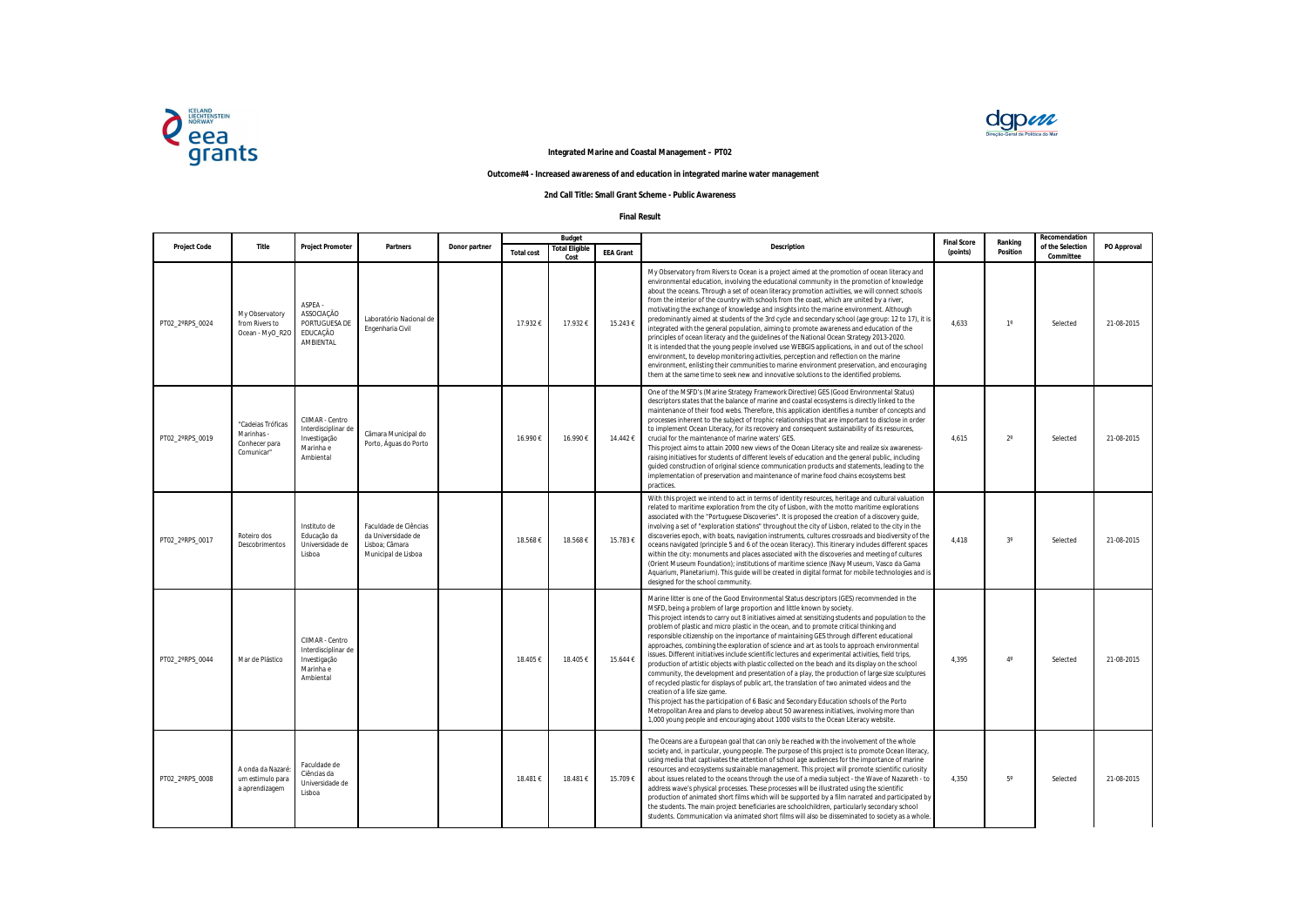| PT02 2°RPS 0031 | Skeleton Sea<br>Seedlings                                                                       | Alexander<br>Michael Kreuzeder                                                   | Agrupamento de<br>Escolas - Antonio Bento<br>Franco                                                                                                                 | 18.256€ | 18.256€ | 15.517€ | Skeleton Sea Seedlings aims to Turn Trash into Art! and with this promote the message "Keep the<br>Oceans Clean!", through interactive activities that will change daily habits and inspire<br>communities, schools and families to take pride in their natural resources. In partnering with a<br>local group of schools related to the Sea and Coastline, the project will develop arts-based<br>environmental education activities with children aged 7-10, turning future citizens into skilled<br>social scientists by training them to message the need for change in a way that appeals to hearts<br>and minds. Developing artists are creating true "Presents of the Sea" by helping raise Ocean<br>awareness and build community support for the adoption of more sustainable behavior. The<br>action reminds us of what happens to waste, in a exercise of citizenship that raises awareness of<br>environmental issues and enables participantes to find suitable materials for recycled art<br>creation. VIDEO LINK: https://www.youtube.com/watch?v=6kMrk8s1Wh0                                                                                                                                                                                                                                                                                                                                                                                                                                                                                                                                                                      | 4,350 | $6^{\circ}$  | Selected | 21-08-2015 |
|-----------------|-------------------------------------------------------------------------------------------------|----------------------------------------------------------------------------------|---------------------------------------------------------------------------------------------------------------------------------------------------------------------|---------|---------|---------|---------------------------------------------------------------------------------------------------------------------------------------------------------------------------------------------------------------------------------------------------------------------------------------------------------------------------------------------------------------------------------------------------------------------------------------------------------------------------------------------------------------------------------------------------------------------------------------------------------------------------------------------------------------------------------------------------------------------------------------------------------------------------------------------------------------------------------------------------------------------------------------------------------------------------------------------------------------------------------------------------------------------------------------------------------------------------------------------------------------------------------------------------------------------------------------------------------------------------------------------------------------------------------------------------------------------------------------------------------------------------------------------------------------------------------------------------------------------------------------------------------------------------------------------------------------------------------------------------------------------------------------------------|-------|--------------|----------|------------|
| PT02 2°RPS 0033 | OceanLab -<br>Protegendo os<br>Oceanos: vem ao<br>laboratório fazer<br>connosco!                | CIIMAR - Centro<br>Interdisciplinar de<br>Investigação<br>Marinha e<br>Ambiental |                                                                                                                                                                     | 17.950€ | 17.950€ | 15.258€ | The protection of the Ocean is a global and essential priority especially for Portugal, a country<br>with a long coastline and a significant Exclusive Economic Zone. This protection can only be<br>achieved by the increase of scientific knowledge about the Ocean and through the integrated<br>discussion of its influence on Man, the influence of Man in the Ocean, and through initiatives<br>such as the Marine Strategy Framework Directive and its Good Environmental Status descriptors<br>(GES). The project proposes the creation of a specific laboratory (the OceanLab) to receive young<br>people, their teachers and families in CIIMAR, leading them on a holistic approach to Ocean<br>Literacy, through a program dedicated to carrying out a series of hands -on scientific<br>experiments. These young people can put into practice, in a laboratory setting, experiences about<br>the principles related to Ocean Literacy, its integrated management and maintenance of GES.<br>Access to the OceanLab by the children will be done by visiting their schools, through holiday<br>activities for young and/or Open Days organized for the general public. The support for OceanLab<br>shall be the "The CIIMAR in School" (http://www.ciimar.up.pt/oCIIMARnaEscola/) and the Science<br>Blog (https://ciimarnaescola.wordpress.com/) recently associated this program. It will thus<br>benefit from the implementation this program already has in the school community, and it will<br>promote the students contribution for CIIMAR Science Blog articles, based on the experiences<br>that take place in the OceanLab. | 4,290 | $7^\circ$    | Selected | 21-08-2015 |
| PT02 2°RPS 0021 | Concurso Chef Fis                                                                               | DECO - Associação<br>Portuguesa para a<br>Defesa do<br>Consumidor                |                                                                                                                                                                     | 11.063€ | 11.063€ | 9.404€  | DECO, with the implementation of Chef Fish Contest aims to overcome the barriers to Good<br>Environmental Status (GES) of the Marine and Coastal Waters, mainly the lack of ocean literacy<br>and sustainable fish consumption associated information. Chef Fish Contest is open to<br>schoolchildren, from schools across the country, from the 1st cycle to the secondary / vocational<br>education. The competition encourages students to develop seafood recipes from a sustainable<br>source and respecting marine resources (strategy used to take students to reflect and acquire<br>skills, attitudes and Ocean Literacy knowledge). The production of at least 50 recipes is expected,<br>by teams of three students, accompanied by their teachers (150 students and 50 teachers) and<br>involving their families (2 elements per household x 150 students = 300 adults). To participate in<br>the contest, students will have to consult the Regulation and the e-book (with information about<br>Ocean Literacy), available in a specific area in the DECOJovem site. More than 20,000 views of this<br>area are expected.                                                                                                                                                                                                                                                                                                                                                                                                                                                                                                           | 4,240 | $8^{\circ}$  | Selected | 11-09-2015 |
| PT02_2°RPS_0018 | Saldanha salva os<br>Oceanos                                                                    | Cocinfar -<br>Soluções<br>Informáticas,<br>Unipessoal, Lda                       | AmBioDiv - Valor<br>Natural, Ambiente.<br>Natureza e<br>Sustentabilidade, Lda                                                                                       | 12.613€ | 11.947€ | 10.155€ | The connection to the sea has always been present in Portugal but some activities are losing<br>space, often to make room for others that are not sustainable for the environment and for local<br>communities. Ocean Literacy awareness in the young population is critical and the aim of the<br>project and goes towards what is expected in the National Ocean Strategy 2013-2020 and the<br>Strategic Plan for Biodiversity 2011-2020. This awareness promotion will be done through the<br>making of an ebook that tells the story of an animated character who will save the oceans. The<br>targets set to respond to the program's objectives will be possible to achieve through the<br>innovative nature of the project, its high reach nationwide and its high penetration capacity. The<br>partnership is essential for greater scientific rigor of content, created for students from the 2nd<br>to the 3rd extracurricular cycle.                                                                                                                                                                                                                                                                                                                                                                                                                                                                                                                                                                                                                                                                                                   | 4,238 | <b>go</b>    | Selected | 11-09-2015 |
| PT02 2°RPS 0028 | MIA - Revelando c<br>Mundo Invisível<br>da Água<br>(Unraveling the<br>Invisible Water<br>World) | ASPEA -<br>ASSOCIAÇÃO<br>PORTUGUESA DE<br>EDUCAÇÃO<br>AMBIENTAL                  | OMA (Oficina de Música<br>de Aveiro); AEM<br>(Agrupamento de<br>Escolas da Murtosa);<br>CMM (Câmara<br>Municipal da Murtosa)<br>do not participate in<br>the budget | 18.412€ | 18.412€ | 15.650€ | The "MIA - revealing the Water Invisible World" project proposes to increase ocean literacy,<br>addressing the ecology of phytoplankton (root of the aquatic food chain) and their vulnerability<br>to climate change and pollution on marine / coastal systems. The microscopic beings are easily<br>forgotten in awareness-raising, although essential for understanding the ecological dynamics of<br>aquatic systems.<br>The main target audience includes children from pre-primary, primary and secondary in the<br>region, although actions to society in general are also provided. A fishing community of the<br>Murtosa municipality will serve as a case study, replicable to other municipalities with similar<br>characteristics.<br>The intention of this project is to integrate arts in environmental education activities, while<br>exploring the senses as a stimulus to emotional intelligence and thus attempt the emotional<br>assimilation of the scientific / environmental message by the citizens, ensuring a more effective<br>awareness of the active population now and in the future (through children). Various promotional<br>materials will result from the project: site + book + $CD$ + animation.                                                                                                                                                                                                                                                                                                                                                                                                              | 4,165 | $10^{\circ}$ | Selected | 11-09-2015 |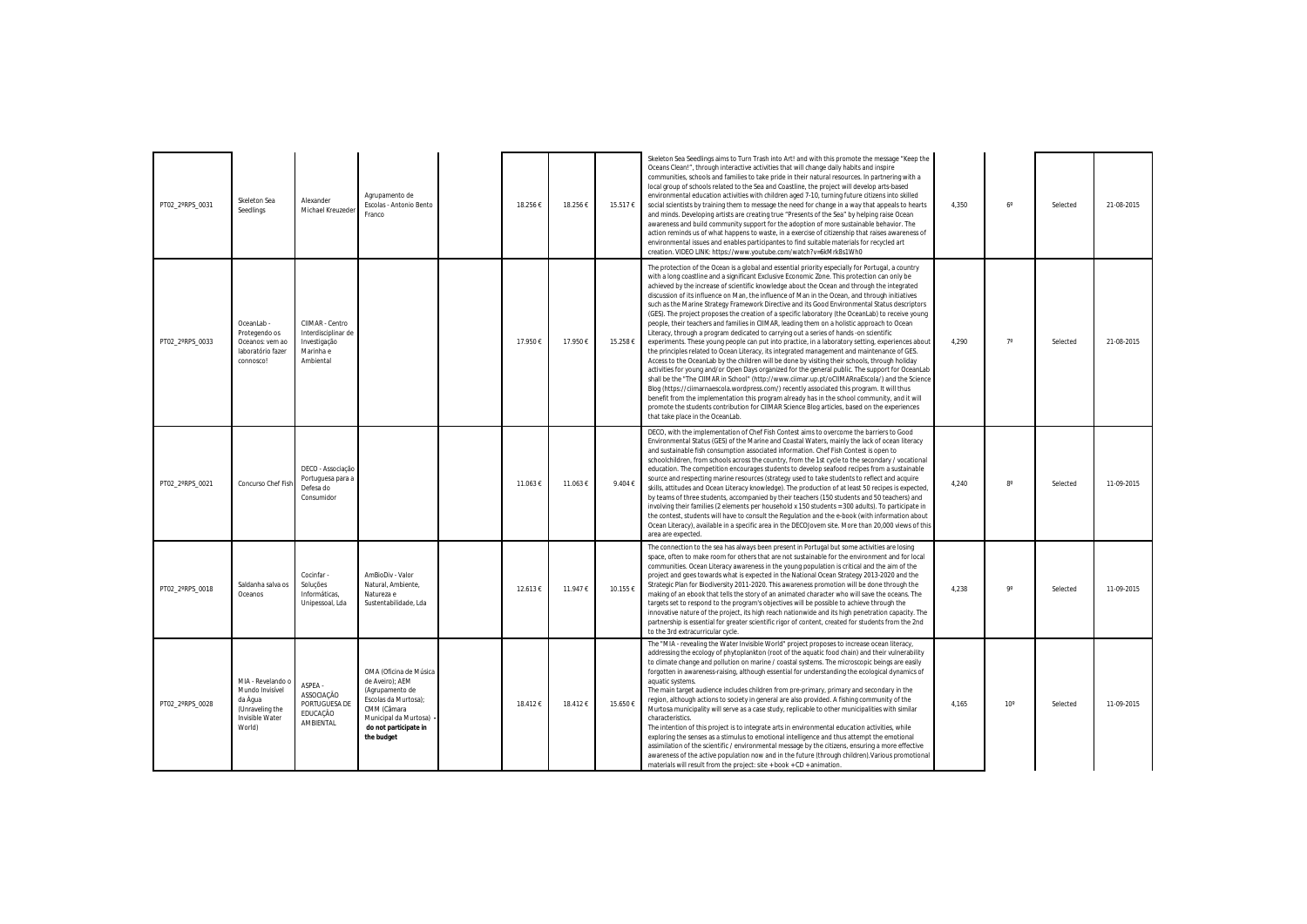| PT02_2°RPS_0003 | Banda desenhada<br>descobrir os<br>Oceanos             | Formato Verde -<br>Comunicação,<br>Formação e<br>Gestão de<br>Conteúdos, Lda  |                                                                                                                                                                                                                                   | 19.036€ | 19.036€ | 15.792€ | This project aims to develop a comic book based on the seven principles considered key to the<br>knowledge of the Oceans and defined by the United States of America scientific community. In<br>this context there will be a contest with the selected school groups to choose the argument that<br>will support the comic. This project will be attended by Portuguese artists and a Norwegian artist,<br>contributing to the strengthening of bilateral relations. Thus, the project aims to raise awareness<br>on the importance of this resource at various levels, encouraging its preservation through an<br>artistic and creative concept. The target audience of this initiative will be inclusive, from the<br>younger ones, especially school community, to which it is directed, to the general population. So,<br>as a result of the project it is expected the publication of a book in Portuguese, English, and if<br>possible in Norwegian, available in print and digital version.                                                                                                                                                                                                                                                                                                                                                                                                                                                                                                                                                                                                                      | 4,153 | 11 <sup>°</sup> |
|-----------------|--------------------------------------------------------|-------------------------------------------------------------------------------|-----------------------------------------------------------------------------------------------------------------------------------------------------------------------------------------------------------------------------------|---------|---------|---------|--------------------------------------------------------------------------------------------------------------------------------------------------------------------------------------------------------------------------------------------------------------------------------------------------------------------------------------------------------------------------------------------------------------------------------------------------------------------------------------------------------------------------------------------------------------------------------------------------------------------------------------------------------------------------------------------------------------------------------------------------------------------------------------------------------------------------------------------------------------------------------------------------------------------------------------------------------------------------------------------------------------------------------------------------------------------------------------------------------------------------------------------------------------------------------------------------------------------------------------------------------------------------------------------------------------------------------------------------------------------------------------------------------------------------------------------------------------------------------------------------------------------------------------------------------------------------------------------------------------------------|-------|-----------------|
| PT02_2°RPS_0046 | Pesca Ó Peixe -<br>Repórteres pela<br>Literacia do MAR | Faculdade de<br>Ciências e<br>Tecnologia da<br>Universidade<br>Nova de Lisboa | Associação dos<br>Armadores de Pesca<br>Local e Artesanal do<br>Centro e Sul; Liga dos<br>Amigos de Sesimbra                                                                                                                      | 16.136€ | 15.983€ | 13.586€ | Studies in the Sesimbra region identified a low literacy sea level from the local community who<br>have been away from the fishing and coastal knowledge traditions. This project aims to fill this<br>gap by promoting multigenerational activities by training young reporters for the sea literacy. The<br>aim is to use young people (students of the 3rd cycle of basic education and secondary<br>education) as a communication vehicle for sea literacy, empowering them through networking<br>with the fishing community and the media, in order to reach the general public, increasing their<br>awareness and knowledge on fishing and the sea. Additionally, it is planned to consolidate this<br>network with continuity purposes. This project aims to project itself on a wider audience by<br>building knowledge conveyed in the form of journalistic news, in particular: Fishing Gear<br>Sustainability; Biodiversity Assessment; Marine Litter; Aiola as a cultural value; The future of<br>fishing.                                                                                                                                                                                                                                                                                                                                                                                                                                                                                                                                                                                                   | 4,153 | 12 <sup>°</sup> |
| PT02_2°RPS_0030 | Que peixe comer?                                       | Liga para a<br>Protecção da<br>Natureza                                       |                                                                                                                                                                                                                                   | 18.409€ | 18.409€ | 15.648€ | This project aims to contribute to the increase of Ocean Literacy. It is intended to instil in the<br>school public awareness of the importance of implementing sustainable fish consumption choices<br>in order to contribute to the reduction of human impacts on marine ecosystems; and encourage<br>the school community to promote environmental awareness-raising in the local community.<br>To strengthen the effectiveness of the actions envisaged for this project, we established a<br>collaboration with the project team "Kit do Mar", with extensive experience in Ocean Literacy.<br>The project will be directed to the 3rd cycle of Basic Education and Secondary schools Grouping<br>Michel Giacometti (Quinta do Conde, Sesimbra).<br>Among the actions planned are: field trip to the fish market and fishing port, fish recipes contest<br>page creation on Facebook and creating environmental awareness activities. The developed<br>content will be published on the LPN site "What Fish to Eat."                                                                                                                                                                                                                                                                                                                                                                                                                                                                                                                                                                                                | 4,138 | 13 <sup>°</sup> |
| PT02_2°RPS_0006 | A rota da Cagarra                                      | IMAR-Instituto do<br>Mar                                                      | OMA-Observatório do<br>Mar dos Açores; Direção<br>Regional dos Assuntos<br>do Mar; Direção<br>Regional do Ambiente;<br>ESCOLA SECUNDÁRIA<br>MANUEL DE ARRIAGA;<br>ART - Associação<br>Regional de Turismo -<br>Turismo dos Açores | 19.620€ | 19.620€ | 15.792€ | The project "Rota da Cagarra" intends to ensure sustainable development of the practice of bird<br>watching and contribute consistently to a better understanding of the marine ornithological<br>world of the Azores through concrete tools and actions. The project covers three main areas: a)<br>Educational Resources and Recreational-Pedagogical activities, b) Interpretative roadmaps for the<br>observation of shearwaters c) Shearwater Museum. Being of an important complexity and<br>involving a large number of local and regional partners, the project aims to reach as many<br>interested people and get to know as much about the species represented in the Azores,<br>especially Cory's Shearwater (lat. Calonectris borealis). The project specific activities will be<br>carried close to the public, especially youth, in order to inform, sensitize and educate on marine<br>avifauna of the Azores.                                                                                                                                                                                                                                                                                                                                                                                                                                                                                                                                                                                                                                                                                            | 3,943 | $14^{\circ}$    |
| PT02 2°RPS 0009 | Oceano: um<br>tesouro a<br>preservar                   | Formato Verde<br>Comunicação,<br>Formação e<br>Gestão de<br>Conteúdos, Lda.   |                                                                                                                                                                                                                                   | 21.673€ | 21.673€ | 15.792€ | This project aim is the production of a documentary on sustainable fisheries, giving emphasis to<br>the role of consumers, politicians and fishing communities makers, and the importance of fish<br>stocks, in Portugal and Iceland, displaying some of the good practices adopted in Iceland. This<br>subject arises from global fish consumption statistics - Portugal being the 3rd largest consumer,<br>and Iceland the 1st - and thus the need to raise awareness for sustainable fisheries, while<br>respecting the renewal of the species and prevent their extinction. Focusing on the search for<br>measures that can ensure the sustainability of this activity, and demonstrating the importance of<br>the oceans as a source of economic and food resources. This documentary is directed to the<br>general population, targeting a general awareness and education about the sea, improving the<br>ocean literacy. The documentary will serve as a basis for the development of awareness and<br>information campaigns, focused on the general population and school clusters, and will also have<br>the participation of students from primary or secondary education in its preparation. The<br>documentary will be presented to the schools and to the general public in various viewing<br>sessions, some of which will include debate with experts. These sessions will be accompanied by a<br>traveling exhibition, with information on the seven principles of ocean literacy and on the sites of<br>Ocean Literacy 2013 - 2016, contributing to the achievement of program objectives and results. | 3,888 | 15 <sup>°</sup> |
| PT02_2°RPS_0041 | Os Novos 7<br>Trabalhos de<br>Hércules                 | APLM - Associação<br>Portuguesa do<br>Lixo Marinho                            | Faculdade de Ciências e<br>Tecnologia da<br>Universidade Nova de<br>Lisboa; EURONATURA -<br>Centro para o Direito<br>Ambiental e<br>Desenvolvimento<br>Sustentado - do not<br>participate in the<br>budget                        | 18.500€ | 18.500€ | 15.725€ | Starting from the intention to sensitize and raise social awareness about the marine environment<br>and its resources and integrated marine management, expressed in different strategies, action<br>plans and national programs, this project aims to involve more young people in creating a<br>recreational tool to teach Ocean Literacy that can be used to make aware various audiences. The<br>subjects will be approached from a global perspective, always illustrating the Portuguese context<br>and focusing on the sharing of good practice in order to promote Good Environmental Status of<br>Marine and Coastal Water of Europe. The schools involved will develop seven short videos on<br>topics selected from the seven principles of the oceans and, with the support of the Portuguese<br>Association of Marine Litter (APLM) and e.learning Laboratory of the Faculty of Science and<br>Technology of the Universidade Nova de Lisboa (FCTUNL), will explore the theme, write scripts<br>and participate in its making. Its dissemination will be made at local, national and international<br>level, using the contact networks of APLM and project partners FCTUNL and Euronatura.                                                                                                                                                                                                                                                                                                                                                                                                                 | 3,855 | 16 <sup>°</sup> |

| 4,153 | $11^{\circ}$ | Selected                                                               | 11-09-2015                                                             |
|-------|--------------|------------------------------------------------------------------------|------------------------------------------------------------------------|
| 4,153 | $12^{\circ}$ | Selected                                                               | 11-09-2015                                                             |
| 4,138 | 13°          | Not selected for<br>funding (Financial<br>allocation not<br>available) | Not selected for<br>funding (Financial<br>allocation not<br>available) |
| 3,943 | $14^{\circ}$ | Not selected for<br>funding (Financial<br>allocation not<br>available) | Not selected for<br>funding (Financial<br>allocation not<br>available) |
| 3,888 | 15°          | Not selected for<br>funding (Financial<br>allocation not<br>available) | Not selected for<br>funding (Financial<br>allocation not<br>available) |
| 3,855 | $16^{\circ}$ | Not selected for<br>funding (Financial<br>allocation not<br>available) | Not selected for<br>funding (Financial<br>allocation not<br>available) |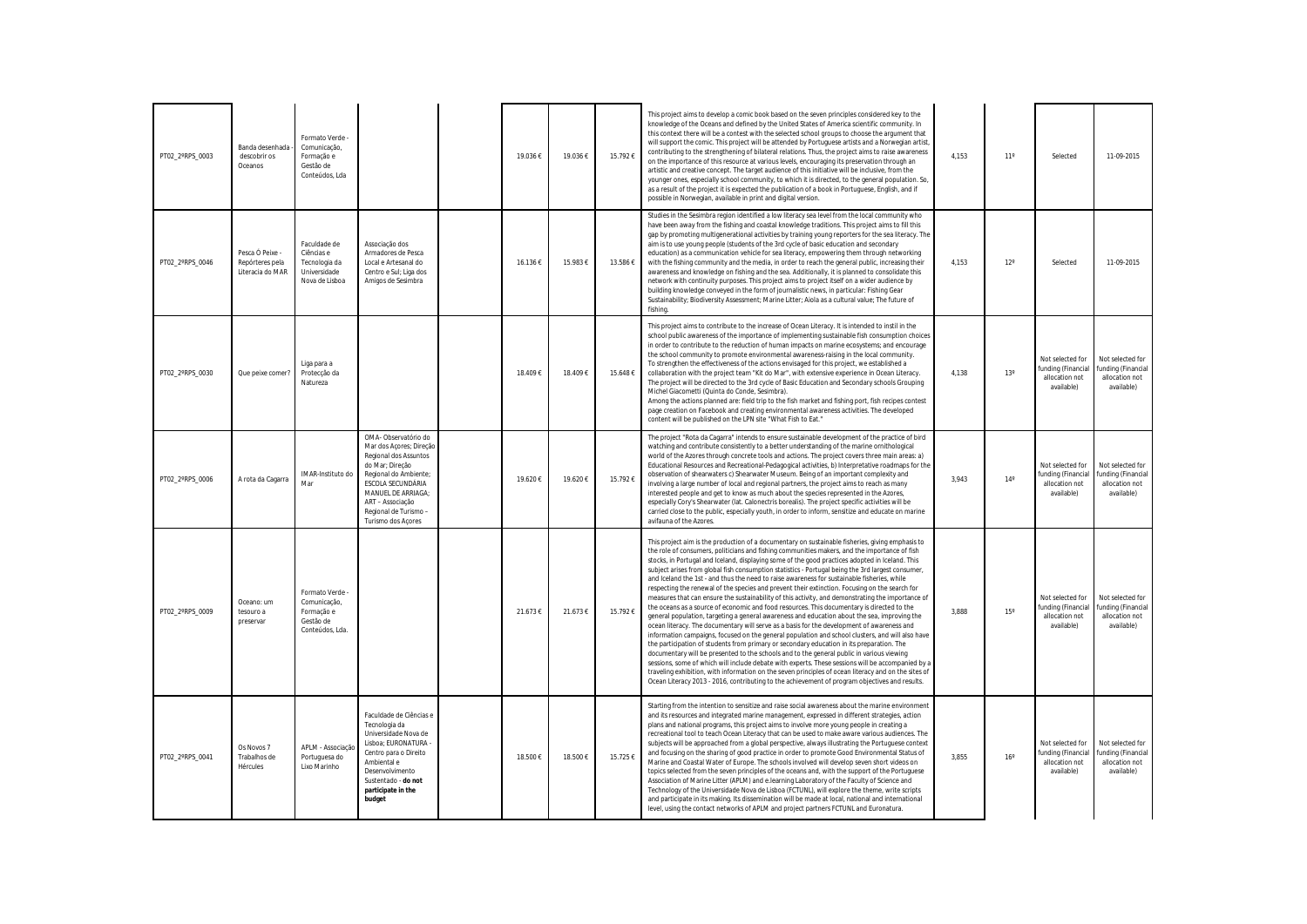| PT02 2°RPS 0016 | O mar perto de ti                                           | CM Viana do<br>Castelo                                                          |                                                                                                                                                                                                                                                                 | 23.954€  | 18.579€  | 15.792€  | rms project is part or the municipal strategy or creating the "Attantic Ivautical City" in viaria uo<br>Castelo.<br>The municipality is implementing a Culture and Maritime Experience Network, based on the<br>synergistic articulation of a set of heritage structures, museum and documentary, existing and to<br>be created.<br>The project "The Sea close to You" is an awareness and environmental information tool promoted<br>by the municipality to be used in the Monitoring and Environmental Interpretation Centres<br>(CMIA) and Mar (Sea Interpretation Centre).<br>The Project includes three activities, namely:<br>Action 1 - Guide for teacher support and activities book - The Sea Near You - has as objective to<br>make known marine ecosystems and natural values of the region, as well as the main threats and<br>conservation needs.<br>Action 2 - environmental awareness activities directed to inform students- and mobilize the<br>school community to the importance of the sea.<br>Action 3 - Promotion of accredited training - contribute to the improvement and acquisition of<br>new knowledge of the estuarine and coastal ecosystems for professionals in the field of natural                 | 3,845 | 17 <sup>°</sup> |
|-----------------|-------------------------------------------------------------|---------------------------------------------------------------------------------|-----------------------------------------------------------------------------------------------------------------------------------------------------------------------------------------------------------------------------------------------------------------|----------|----------|----------|--------------------------------------------------------------------------------------------------------------------------------------------------------------------------------------------------------------------------------------------------------------------------------------------------------------------------------------------------------------------------------------------------------------------------------------------------------------------------------------------------------------------------------------------------------------------------------------------------------------------------------------------------------------------------------------------------------------------------------------------------------------------------------------------------------------------------------------------------------------------------------------------------------------------------------------------------------------------------------------------------------------------------------------------------------------------------------------------------------------------------------------------------------------------------------------------------------------------------------------|-------|-----------------|
| PT02_2°RPS_0039 | O OXIGÉNIO DO<br>MAR QUE EU<br>RESPIRO -<br>(MARESPIRO)     | Ocean Alive -<br>Cooperativa para<br>a Educação<br>Criativa Marinha<br>CRL (OA) | Estrutura de Missão<br>para a Extensão da<br>Plataforma Continental<br>(EMEPC); Agência<br>Nacional para a Cultura<br>Científica e Tecnológica<br>(ANCCT); SEM<br><b>ACORDOS DE PARCERIA</b><br><b>ASSINADOS</b>                                                | 10.465€  | 10.465€  | 8.895€   | "O Oxigénio do mar que eu respiro" ("The sea's oxygen that I breathe") aims to solve the Ocean<br>Literacy absence that exists in Portugal, particularly the knowledge of the important regulatory<br>role of the ocean in our lives.<br>This project plans to carry out workshops with approximately 250 children of coastal<br>communities, the publication of an educational factsheet and its publication on the "Kit do Mar"<br>website and the realization of a training course at the Ciência Viva training center.                                                                                                                                                                                                                                                                                                                                                                                                                                                                                                                                                                                                                                                                                                           | 3,793 | 18 <sup>°</sup> |
| PT02_2°RPS_0040 | DO MAR<br>PROFUNDO PARA<br>OS MUSEUS                        | Ocean Alive -<br>Cooperativa para<br>a Educação<br>Criativa Marinha<br>CRL (OA) | Instituto de Educação<br>da Universidade de<br>Lisboa SEM ACORDO DE<br><b>PARCERIA ASSINADO</b>                                                                                                                                                                 | 18.155€  | 18.155€  | 15.432€  | "From the Deep sea to the Museums" is a project aiming to make the deep sea known, to fill a<br>gap in marine education in Portugal. The project expects to create two exhibitions based on the<br>collections of two museums, 10 meetings between deep sea scientists and schools in these<br>museums, and the publication of a book about the deep sea in "Kit do Mar".                                                                                                                                                                                                                                                                                                                                                                                                                                                                                                                                                                                                                                                                                                                                                                                                                                                            | 3,793 | 19°             |
| PT02 2°RPS 0038 | OPERAÇÃO MAR<br><b>AZUL</b>                                 | Instituto<br>Português do Mar<br>e da Atmosfera,<br>I.P. (IPMA)                 |                                                                                                                                                                                                                                                                 | 17.633 € | 17.566€  | 14.931 € | The project aims to create an active involvement of the target audience, the school community,<br>with Sea and Environment conservation. Research projects developed in IPMA, and different<br>models of communication science, as best suited to the characteristics of the research project in<br>question, will be used as a basis for young people "involvement". Another of the project's<br>objectives is to give IPMA's scientific community involved in the project, the "know-how" to<br>enable it to create in the future other dissemination projects within this theme.<br>Although young people are the preferred target audience of the project, there will also be an<br>involvement of their families and teachers, as well as the community, since the events are open<br>to the general public.                                                                                                                                                                                                                                                                                                                                                                                                                    | 3,725 | $20^{\circ}$    |
| PT02 2°RPS 0015 | O Clube do MARE                                             | Faculdade de<br>Ciências da<br>Universidade de<br>Lisboa                        |                                                                                                                                                                                                                                                                 | 18.244 € | 18.244 € | 15.508€  | The main objective of this project is to strengthen the link between research and the school<br>community, stimulating knowledge on marine ecosystems, their relevance to society and threats<br>they face, taking into account the objectives of the National Ocean Strategy and MARE. "O Clube<br>do MARE" offers schools periodic and regular short duration sessions in which scientists do<br>lectures, develop hands-on activities, organize guided tours or discuss scientific careers with<br>students. The project will focus on the best practices applicable to exploitation and conservation<br>of living marine resources and sustainable management, thereof making communication more<br>effective, as it values not only cognitive aspects but also the emotional aspects of the ocean and<br>the related economic activities, both fundamental in ocean literacy.                                                                                                                                                                                                                                                                                                                                                   | 3,723 | 21 <sup>°</sup> |
| PT02_2°RPS_0048 | <b>OCTOPolvo</b><br>sustentável-<br>conhecer e<br>valorizar | Associação Oficina<br>Ciência Viva de<br>Tavira                                 | Agrupamento de<br>Escolas Dr Jorge<br>Augusto Correia;<br>Agrupamento Vertical<br>de Escolas D Manuel I.<br>Tavira; Universidade do<br>Algarve; Junta de<br>Frequesia de Santa<br>Luzia: Cooperativa<br>PolvoLuzia CRL (do not<br>participate in the<br>budget) | 18.573€  | 18.573€  | 15.787€  | The project aims to raise awareness of the need to know the interactions between marine<br>resources and the ecosystem and to combine this knowledge with fisheries management, while<br>respecting cultural aspects. The project focuses on Santa Luzia's octopus and its fishery, which is<br>of the utmost economic importance in this town in Algarve. It promotes a set of initiatives whose<br>mission is to promote scientific culture, involving the collaboration of the Live Science Centre and<br>Tavira, with groups of schools, university, a local group involved in the increasing of octopus<br>economic value and the local administration. In addition to teachers training, lectures will be<br>produced for schools, aimed at various levels of education; contests in other areas of octopus<br>knowledge will also be promoted. Santa Luzia being an important tourist centre, the project also<br>includes the development of a guide with points of interest to understand the importance of<br>octopus and its local fishing activity. The fishermen and their families will also be involved, in<br>order to enhance the cultural aspects and the production of an exhibition dedicated to the<br>octopus. | 3,698 | $22^{\circ}$    |
| PT02_2°RPS_0025 | <b>BioDetective dos</b><br>Oceanos                          | Liga para a<br>Protecção da<br>Natureza                                         |                                                                                                                                                                                                                                                                 | 18.572€  | 18.572€  | 15.786€  | This project aims to contribute to the increase of Ocean Literacy. It will promote greater<br>awareness of the school community towards the Oceans, especially their various habitats and<br>biodiversity, raising awareness to the importance of conservation of marine biodiversity and to<br>the adoption of a more responsible and active approach in preserving this resource.<br>In order to strengthen the effectiveness of the actions envisaged for this project, we established a<br>collaboration with the team of "Kit do Mar", which has an extensive experience in Ocean Literacy.<br>The project will be directed to the 1st, 2nd and 3rd cycle of basic education of Miraflores Schools<br>Group (in Oeiras) and D. Afonso Sanches Schools Group (in Vila do Conde).<br>Among the actions planned are: beach exploration visit; environmental citizenship action (beach<br>cleaning); Christmas card, carnival mask and project mascot contests; development of a Facebook<br>page and creation of environmental awareness activities. All of the developed contents will be<br>posted on the LPN site and Facebook page.                                                                                            | 3,685 | $23^\circ$      |

| 17°          | Not selected for<br>funding (Financial<br>allocation not<br>available) | Not selected for<br>funding (Financial<br>allocation not<br>available) |
|--------------|------------------------------------------------------------------------|------------------------------------------------------------------------|
| $18^{\circ}$ | Not selected for<br>funding (Financial<br>allocation not<br>available) | Not selected for<br>funding (Financial<br>allocation not<br>available) |
| 19°          | Not selected for<br>funding (Financial<br>allocation not<br>available) | Not selected for<br>funding (Financial<br>allocation not<br>available) |
| $20^{\circ}$ | Not selected for<br>funding (Financial<br>allocation not<br>available) | Not selected for<br>funding (Financial<br>allocation not<br>available) |
| $21^{\circ}$ | Not selected for<br>funding (Financial<br>allocation not<br>available) | Not selected for<br>funding (Financial<br>allocation not<br>available) |
| $22^{\circ}$ | Not selected for<br>funding (Financial<br>allocation not<br>available) | Not selected for<br>funding (Financial<br>allocation not<br>available) |
| $23^{\circ}$ | Not selected for<br>funding (Financial<br>allocation not<br>available) | Not selected for<br>funding (Financial<br>allocation not<br>available) |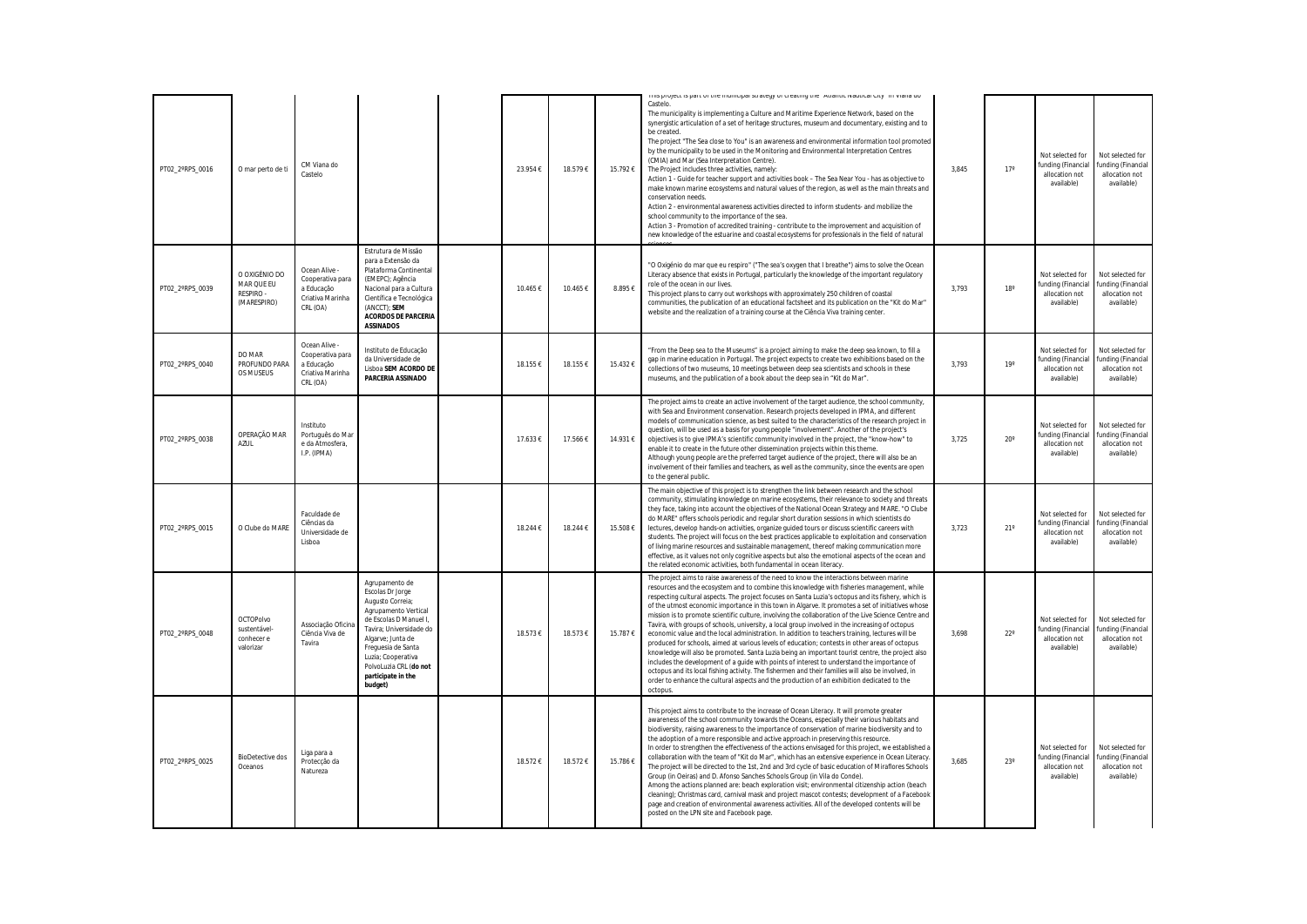| PT02_2°RPS_0047 | Erosão Costeira<br>em Portugal:<br>comunicar para<br>envolver e educar                      | Universidade de<br>Aveiro                                                    | Agrupamento de<br>Escolas de Aveiro;<br>Agrupamento de<br>Escolas de Vagos                                                                                                                                                                                                          | 18.521€ | 18.521€ | 15.743€  | The project "Coastal Erosion in Portugal: communicate to engage and educate" explores a topic<br>of high relevance to Portugal and the region of Aveiro in particular. This project aims to<br>implement awareness campaigns, with the general public, particularly younger audience. In order<br>to contribute to the raising of awareness and knowledge about marine issues related to oceans<br>and seas and their involvement with the Coastal Zone, an awareness and education program of<br>activities will be developed involving two school groups, the University of Aveiro, the Living<br>Science Center Factory of Aveiro, Aveiro's Municipal Libraries, Praia da Barra and the Dunes of<br>San Jacinto. This program will engage students of all ages and school years in educational and<br>scientific activities such as laboratory workshops, lectures, science cafes, science stories, field<br>trips and Science Fair competitions or challenges. In order to involve teachers and contribute to<br>their training in this area, a Training Course will be held in the Training Workshop mode, involving<br>attendance work and work in the classroom.                                                                                                                                                                                                                                                                                                                                                                                                                                                                                                                                          | 3,608 | $24^\circ$ |
|-----------------|---------------------------------------------------------------------------------------------|------------------------------------------------------------------------------|-------------------------------------------------------------------------------------------------------------------------------------------------------------------------------------------------------------------------------------------------------------------------------------|---------|---------|----------|------------------------------------------------------------------------------------------------------------------------------------------------------------------------------------------------------------------------------------------------------------------------------------------------------------------------------------------------------------------------------------------------------------------------------------------------------------------------------------------------------------------------------------------------------------------------------------------------------------------------------------------------------------------------------------------------------------------------------------------------------------------------------------------------------------------------------------------------------------------------------------------------------------------------------------------------------------------------------------------------------------------------------------------------------------------------------------------------------------------------------------------------------------------------------------------------------------------------------------------------------------------------------------------------------------------------------------------------------------------------------------------------------------------------------------------------------------------------------------------------------------------------------------------------------------------------------------------------------------------------------------------------------------------------------------------------------------------|-------|------------|
| PT02_2°RPS_0036 | Mar Nosso-<br>Projecto de<br>Educação<br>Ambiental em Co<br>Gestão dos<br>Recursos Marinhos | Sciaena -<br>Associação de<br>Ciências Marinhas<br>e Cooperação              |                                                                                                                                                                                                                                                                                     | 15.000€ | 15.000€ | 12.750€  | This proposal comes in the context of a co-management of fisheries project WWF is developing<br>with the Gulbenkian Foundation in the Peniche-Nazareth axis. It aims to bring the marine<br>resources co-management concepts and of day-to-day matters into the lives of students,<br>facilitating their assimilation and understanding in a fun and educational way, promoting joint<br>awareness-raising initiatives on issues of marine resources in particular to the relevance of these<br>resources in the community and the role each of us can play in ensuring its sustainability - Protect<br>what you know and what you love.<br>The actions aim to stimulate the involvement of students in the 2nd and 3rd cycles of basic<br>education of D. Luis de Ataide School Group on issues of marine resources, according to the<br>Ocean's essential principles and fundamental concepts, focusing on principles 6 and 7, and<br>making use of educational resources provided by "Kit do Mar".                                                                                                                                                                                                                                                                                                                                                                                                                                                                                                                                                                                                                                                                                                            | 3,555 | $25^\circ$ |
| PT02_2°RPS_0007 | Lobos do Mar - À<br>Conquista dos<br>Oceanos                                                | Sociedade<br>Portuguesa de<br>Vida Selvagem                                  | Escola Secundária Filipa<br>de Vilhena (Concelho do<br>Porto); Escola<br>Secundária José Régio<br>(Concelho de Vila do<br>Conde); Escola<br>Secundária Eça de<br>Queirós (Concelho de<br>Póvoa de Varzim);<br>Escola Secundária<br>Henrique de Medina<br>(Concelho de<br>Esposende) | 15.791€ | 15.667€ | 13.317 € | This project, directed to the general school community but with a special focus on students of the<br>3rd cycle of Basic Education and Secondary schools will take place in the cities of Porto, Vila do<br>Conde, Povoa de Varzim and Esposende. It will include activities aimed at specific groups, as well<br>as activities open to the participation of the whole school community. Activities will be of various<br>types and will integrate seven key principles listed on the project website "Know the Ocean" as<br>well as, whenever possible, the use of teaching-learning materials available at the website "Kit do<br>Mar".<br>Taking into consideration the participatory approach and a prevalence of practical activities, the<br>project will comprise the development of activities that will allow active exploration of the<br>following themes: marine biodiversity - significance, threat factors and study methods; ocean<br>currents - significance and impacts (including discussion about oil spills and "black tides");<br>laboratory study of vertebrates and invertebrates; human activities - impacts and mitigation<br>measures: and marine research.                                                                                                                                                                                                                                                                                                                                                                                                                                                                                                                            | 3,490 | $26^\circ$ |
| PT02_2°RPS_0004 | Sessões<br>Participativas - Eu<br>e o Mar                                                   | Formato Verde -<br>Comunicação,<br>Formação e<br>Gestão de<br>Conteúdos, Lda |                                                                                                                                                                                                                                                                                     | 20.728€ | 20.728€ | 15.793€  | The project "Eu e o mar" ("Me and the sea") includes the promotion of recreational and<br>educational activities about the ocean, including a theoretical workshop, a participatory session<br>and a recreational and pedagogical game. The workshop is aimed at providing knowledge so as to<br>promote ocean literacy as well as increased awareness of the importance of the ocean and its<br>resources for the Planet, promoting behaviours and good conservation practice habits for good<br>environmental status of the oceans. The participatory session will promote the consultation of<br>electronic reference sites dedicated to Ocean Literacy, including the "Kit do Mar" and "Conhecer<br>o Oceano" sites. The "Debaixo do mar" ("Under the Sea") Game is a large recreational and<br>educational game, allowing the consolidation of important knowledge on the oceans in a playful<br>way and using different activities (mime, drawing, questions and puzzles). An entertaining and<br>informative presentation will be included with a multimedia kiosk, which will promote access to<br>the Ocean Literacy 2013-2016 sites and disseminate information in order to increase the ocean<br>literacy, which will travel through schools. The initiative will travel through 15 schools, and will<br>also be present at Quinta da Gruta in the town of Maia, for at least two weeks.                                                                                                                                                                                                                                                                                                              | 3,478 | $27^\circ$ |
| PT02_2°RPS_0005 | Eu e o Mar                                                                                  | Formato Verde -<br>Comunicação,<br>Formação e<br>Gestão de<br>Conteúdos, Lda |                                                                                                                                                                                                                                                                                     | 18.206€ | 18.206€ | 15.475€  | The project "Eu e o mar" (Me and the sea") includes the promotion of recreational and<br>educational activities about the oceans, including a theoretical workshop, a participatory session<br>and a recreational and pedagogical game. The workshop is aimed at providing knowledge so as to<br>promote ocean literacy as well as increased awareness of the importance of the ocean and its<br>resources for the Planet, promoting behaviours and good conservation practice habits for good<br>environmental status of the oceans. The participatory session will promote the consultation of<br>electronic reference sites dedicated to Ocean Literacy, including the "Kit do Mar" and "Conhecer<br>o Oceano" sites. The "Debaixo do mar" ("Under the Sea") Game is a large recreational and<br>educational game, allowing the consolidation of important knowledge on the oceans in a playful<br>way and using different activities (mime, drawing, questions and puzzles). An entertaining and<br>informative presentation will be included with a multimedia kiosk, which will promote access to<br>the Ocean Literacy 2013-2016 sites and disseminate information in order to increase the ocean<br>literacy, which will travel through schools.<br>The initiative will travel through 12 schools, and will also be present at the Environmental<br>Education Centre of Albufeira, for at least two weeks. In addition, the action will take the game<br>and its information resources to the beaches of Algarve. The use of Algarve's famous beaches, in<br>an additional tour of two weeks, will be the ideal time and place to reach both families and young<br>people, and inform them on the theme. | 3,478 | $28^\circ$ |
| PT02_2°RPS_0027 | Mar dos<br>Pequeninos                                                                       | Instituto<br>Português do Mar<br>e da Atmosfera,<br>I.P. (IPMA)              | Estrutura de Missão<br>para a Extensão da<br>Plataforma Continental<br>(EMEPC) do not<br>participate in the<br>budget                                                                                                                                                               | 16.635€ | 16.582€ | 14.095€  | The project "Mar dos pequeninos" ("Little ones' sea") is designed for the younger segments of<br>the population, reaching about 1000 students of the first cycle, with the aim of awakening them<br>to the importance of marine and coastal waters of Europe good environmental status, through<br>teaching the research carried on the sea. Two types of activities will be held: interactive games<br>and laboratory experiments based on two types of initiatives: one where students come to work<br>in IPMA labs and another, in which IPMA researchers go to schools. Activities will be available in<br>the IPMA website, on the form of graphic protocol sheets so that students and educators from all<br>over the country can replicate the actions. A Facebook page and a blog will be created. Activities<br>will address issues related to fisheries, ecosystems, species' life cycles, biological and chemical<br>oceanography, food chains, climate change and Earth's history.                                                                                                                                                                                                                                                                                                                                                                                                                                                                                                                                                                                                                                                                                                                   | 3,425 | $29^\circ$ |

| $24^{\circ}$ | Not selected for<br>funding (Financial<br>allocation not<br>available) | Not selected for<br>funding (Financial<br>allocation not<br>available) |
|--------------|------------------------------------------------------------------------|------------------------------------------------------------------------|
| $25^{\circ}$ | Not selected for<br>funding (Financial<br>allocation not<br>available) | Not selected for<br>funding (Financial<br>allocation not<br>available) |
| $26^\circ$   | Not selected for<br>funding (Financial<br>allocation not<br>available) | Not selected for<br>funding (Financial<br>allocation not<br>available) |
| $27^\circ$   | Not selected for<br>funding (Financial<br>allocation not<br>available) | Not selected for<br>funding (Financial<br>allocation not<br>available) |
| $28^\circ$   | Not selected for<br>funding (Financial<br>allocation not<br>available) | Not selected for<br>funding (Financial<br>allocation not<br>available) |
| $29^\circ$   | Not selected for<br>funding (Financial<br>allocation not<br>available) | Not selected for<br>funding (Financial<br>allocation not<br>available) |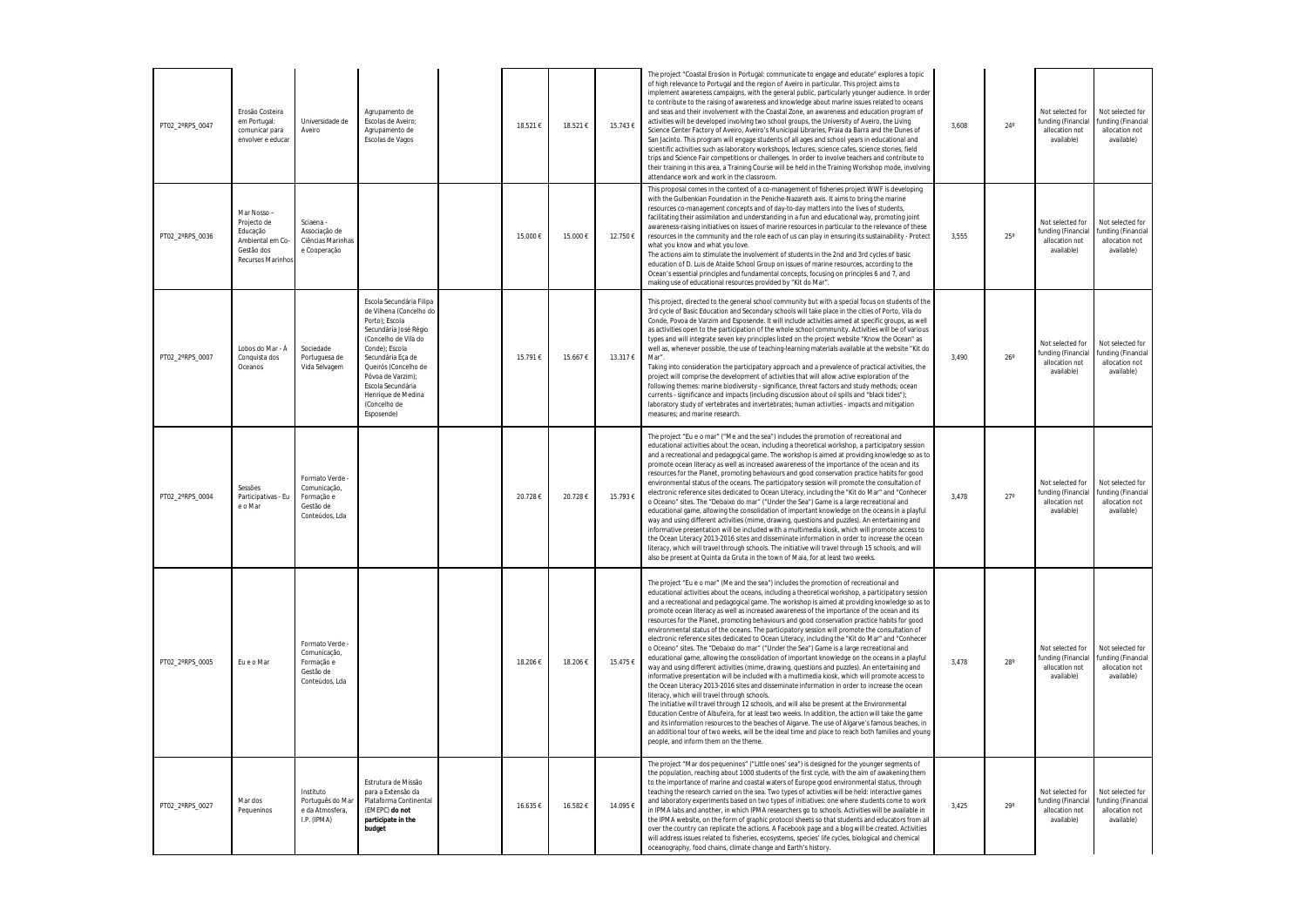| PT02 2°RPS 0012 | triAngular                                                                | <b>APORVELA -</b><br>Associação<br>Portuguesa de<br>Treino de Vela                           | Estrutura de Missão<br>para a Extensão da<br>Plataforma Continental<br>(EMEPC); Escola Básica<br>e Secundária de Gama<br>Barros (Cacém -<br>Agrupamento de<br>Escolas D. Maria II) | 15.743€  | 15.743€ | 13.382€ | The project "TriAngular" aims to improve the Ocean Literacy of the young Portuguese population,<br>using artistic expression as a communication tool of marine sciences. We propose the<br>participation of secondary school students in three oceanographic campaigns, bringing together<br>sciences and arts students which will, aboard a ship, learn navigation techniques, collect and take<br>samples for later laboratory analysis and will also make the expeditions artistic register.<br>Workshops will be held in advance, in order to prepare the correct scientific procedures and the<br>rules on board a ship. The final products will be an exhibition based on the three sea campaigns<br>and the presentation of a communication at a scientific congress in the marine sciences field.                                                                                                                                                                                                                                                                                                                                                                                                                                                   | 3,398 | $30^\circ$      |
|-----------------|---------------------------------------------------------------------------|----------------------------------------------------------------------------------------------|------------------------------------------------------------------------------------------------------------------------------------------------------------------------------------|----------|---------|---------|-------------------------------------------------------------------------------------------------------------------------------------------------------------------------------------------------------------------------------------------------------------------------------------------------------------------------------------------------------------------------------------------------------------------------------------------------------------------------------------------------------------------------------------------------------------------------------------------------------------------------------------------------------------------------------------------------------------------------------------------------------------------------------------------------------------------------------------------------------------------------------------------------------------------------------------------------------------------------------------------------------------------------------------------------------------------------------------------------------------------------------------------------------------------------------------------------------------------------------------------------------------|-------|-----------------|
| PT02 2°RPS 0029 | PEQUENOS<br><b>CIENTISTAS DO</b><br><b>MAR</b>                            | MUNICÍPIO DE<br>VILA NOVA DE<br>CERVEIRA                                                     | ETAP - Escola<br>Profissional:<br>AGRUPAMENTO DE<br>ESCOLA DE VILA NOVA<br>DE CERVEIRA: do not<br>participate in the<br>budget                                                     | 14.320 € | 14.100€ | 11.985€ | The overall objective of the project is to provide the students of the 1st education cycle with<br>marine physical and biological knowledge through experimental activities. It is also intended to<br>include 1st cycle teachers in training actions aimed at increasing their level of ocean literacy.<br>Motivating the involvement of the educational community in local and global environmental<br>issues, as well as for scientific practice; promote visit to the intertidal zone; promote contact with<br>the local community, particularly the artisanal fishing community, for the purpose of gathering<br>information about the practice of fishing as an operating activity on a biological resource,<br>recognising less correct procedures that harm resources and the environment as poaching,<br>pollution, habitats artificialisation and encourage the importance of cultural identity preservation<br>of the region associated with sea-river orality.                                                                                                                                                                                                                                                                                  | 3.380 | 31 <sup>°</sup> |
| PT02 2°RPS 0020 | "Educação pela<br>arte: Oceanos<br>Vivos"                                 | Formato Verde -<br>Comunicação,<br>Formação e<br>Gestão de<br>Conteúdos, Lda.                | Companhia Instável<br>Associação                                                                                                                                                   | 23.746 € | 23.746€ | 15.793€ | "Educação Pela Arte - Oceanos Vivos!" ("Education Through Art - Oceans Alive!") is an innovative<br>project to raise awareness and civic education in an informal context, aimed at teachers and<br>students from 1st to 3rd cycle of basic education, which aims to introduce art in inter and<br>multidisciplinary perspective, developing imagination and creativity, combined with the<br>environmental awareness of the Oceans. This project includes the implementation of a series of<br>workshops in the school environment culminating in setting up and conducting a final show on<br>the theme of the oceans. These workshops are based on a dynamic multidisciplinary, with<br>theoretical workshops on ocean's environmental education, which will be complemented with<br>artistic workshops of educational dance, visual arts, drama and musical expression.                                                                                                                                                                                                                                                                                                                                                                                 | 3,373 | $32^\circ$      |
| PT02_2°RPS_0023 | Ocean In a Box                                                            | AmBioDiv - Valor<br>Natural.<br>Ambiente.<br>Natureza e<br>Sustentabilidade,<br>Lda          |                                                                                                                                                                                    | 10.743€  | 9.554€  | 8.121€  | The connection to the sea has always been present in Portugal but there are activities that are<br>being lost often to make room for others that are not sustainable for the environment and local<br>communities. There is much about this connection that the Portuguese children are unaware of<br>and it is fundamental for ocean literacy that this link is valued. This is the project objective and<br>goes towards what is expected in the National Ocean Strategy and the Strategic Plan for<br>Biodiversity 2011-2020. This promotion will be done with the use of "Ocean in a Box", a box with<br>materials and guidelines for activities used to train monitors of extracurricular activities of the 1st<br>cycle. The set targets which meet the program's objectives will be possible to achieve through the<br>innovative nature of the project, its high nationwide reach and its high penetration capacity.                                                                                                                                                                                                                                                                                                                                | 3,233 | $33^\circ$      |
| PT02_2°RPS_0002 | ECOAr - Educação<br>para o<br>Conhecimento do<br>Oceano e da<br>Atmosfera | Agência Regional<br>para o<br>Desenvolvimento<br>da Investigação<br>Tecnologia e<br>Inovação |                                                                                                                                                                                    | 18.587€  | 18.587€ | 15.791€ | Education as a social and cultural process should be the responsibility not only of the school but<br>of a wide range of entities. In this context, the Madeira Ocean Observatory (MOO) aims to<br>support schools in the development of educational sea related activities, promoting students<br>increased scientific literacy. Therefore Education and Training emerge as major strategic cores to<br>develop within the Observatory. Thus is born the ECOAr project, aimed at the demonstration of<br>concepts and knowledge dissemination, supported by a mobile laboratory.                                                                                                                                                                                                                                                                                                                                                                                                                                                                                                                                                                                                                                                                           | 3,090 | $34^\circ$      |
| PT02 2°RPS 0035 | Escolas MAR                                                               | Sciaena -<br>Associação de<br>Ciências Marinhas<br>e Cooperação                              |                                                                                                                                                                                    | 11.153€  | 11.153€ | 9.480€  | We intend to design and develop a consciousness program for a real awareness of the marine<br>environment, particularly the "Portuguese Sea" and its natural resources, "fishing and sustainable<br>fish consumption" and their economic and social potential as well as the direct benefits these<br>resources have for our country. This set of awareness raising actions, will be promoted during a<br>sea dedicated week to take place in four school clusters in the region of Setúbal, Lisbon and<br>Middle Tagus, for students of 2nd and 3rd cycles and secondary education, adapting the sessions<br>to the specific needs and requirements of each grade. Sciaena has collaborators in the areas of<br>life sciences and conservation of natural resources and experience in the area to develop<br>environmental awareness sessions in schools. Through these sessions, we want young people to<br>acquire a set of rules of behaviour and citizenship to help in the conservation of the oceans and<br>themselves to be vectors of transmission of these behaviour ideals. This project also aims to<br>promote the Ocean Literacy 2013-2016 website and the preparation and distribution of<br>informational materials on oceans conservation. | 3,063 | $35^\circ$      |

| $30^{\circ}$ | Not selected for<br>funding (Financial<br>allocation not<br>available) | Not selected for<br>funding (Financial<br>allocation not<br>available) |
|--------------|------------------------------------------------------------------------|------------------------------------------------------------------------|
| $31^\circ$   | Not selected for<br>funding (Financial<br>allocation not<br>available) | Not selected for<br>funding (Financial<br>allocation not<br>available) |
| $32^{\circ}$ | Not selected for<br>funding (Financial<br>allocation not<br>available) | Not selected for<br>funding (Financial<br>allocation not<br>available) |
| 33°          | Not selected for<br>funding (Financial<br>allocation not<br>available) | Not selected for<br>funding (Financial<br>allocation not<br>available) |
| $34^\circ$   | Not selected for<br>funding (Financial<br>allocation not<br>available) | Not selected for<br>funding (Financial<br>allocation not<br>available) |
| $35^\circ$   | Not selected for<br>funding (Financial<br>allocation not<br>available) | Not selected for<br>funding (Financial<br>allocation not<br>available) |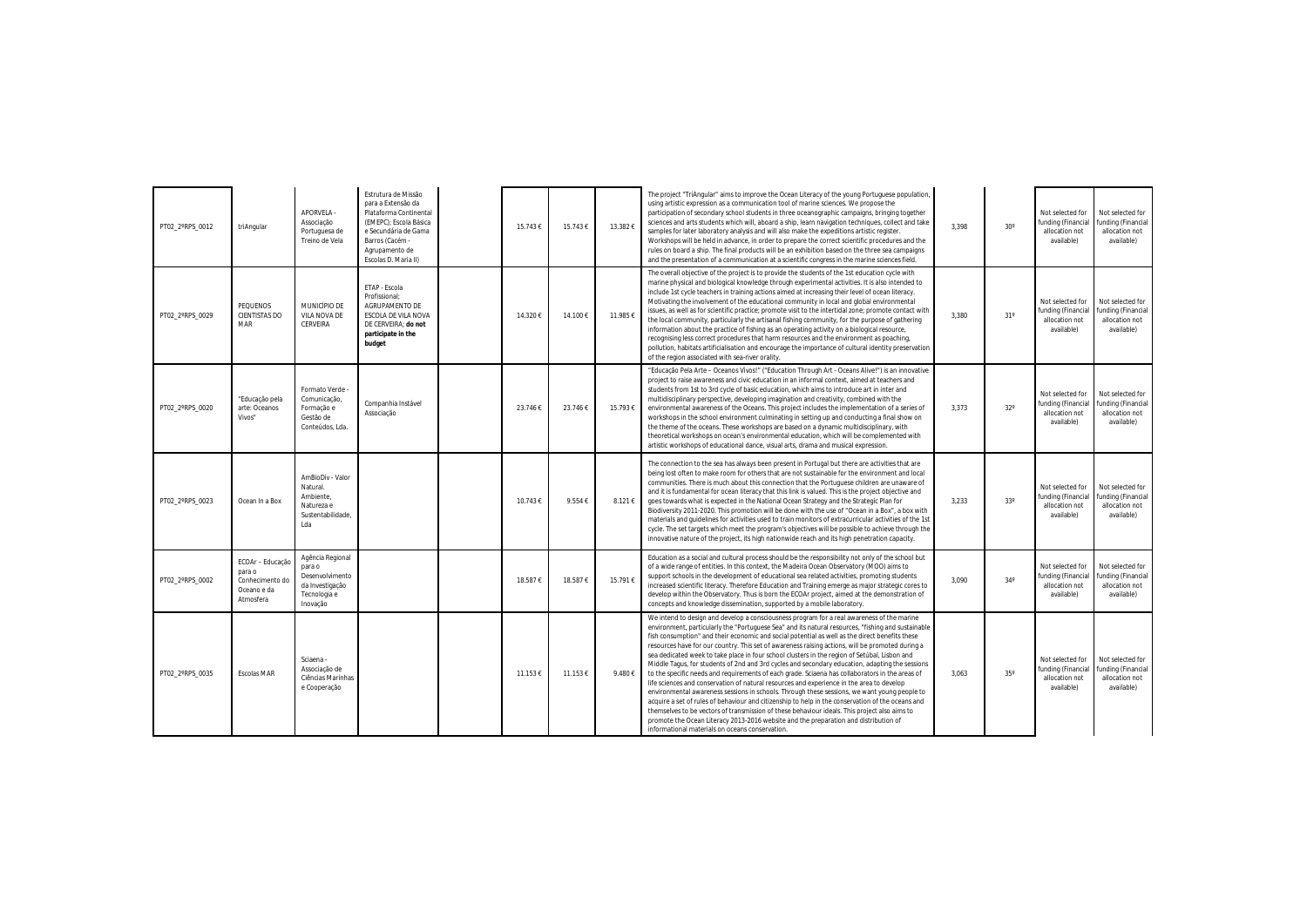| PT02_2°RPS_0022 | Mar Acores -<br>Biodiversidade<br>Marinha nos<br>Acores: conhecer<br>e preservar | Fundação Gaspar<br>Frutuoso                      | Universidade dos Acores<br>SMunicípio de Ponta<br>Delgada do not<br>participate in the<br>budget                                                                                                                              | 15.700€ | 15.700€ | 13.345 € | The project aims to support the development of contents and actions of environmental and<br>scientific education at basic education level that focus on aspects related to the sea and marine<br>biodiversity. This will promote the increase of knowledge about the oceans by developing<br>activities to arouse curiosity that will allow the increase of informed, responsible and responsive<br>citizens. The project will focus on the best practices applicable to the marine environment<br>knowledge, its natural resources knowledge, economic and social potential, ocean direct and<br>indirect benefits provided to the region and the world, and also one of its main threats which is<br>marine litter. From the creative activities, performing, visual and / or literary arts will result,<br>among others, recycled objects made with marine litter and drawings related to the subject. The<br>resulting works will be exposed to society at large, including tourists. The main beneficiaries will<br>be basic education children, teachers and animators. The CMPD partner will be the facilitator and<br>will replicate the activities.                                                                                                                                                                                                                                                                                                                                                                                                                                                                                                                                                                                                                                                                                                                                                                                                                                                                                                                                                                                                                                                                                                                                                                                                                                                                                                                                                                                                                                                                                                                                                                                                                                                                                                                                                                                                                                                                                                                                                                                                                                                     | 2,943 | 36 <sup>°</sup> |
|-----------------|----------------------------------------------------------------------------------|--------------------------------------------------|-------------------------------------------------------------------------------------------------------------------------------------------------------------------------------------------------------------------------------|---------|---------|----------|------------------------------------------------------------------------------------------------------------------------------------------------------------------------------------------------------------------------------------------------------------------------------------------------------------------------------------------------------------------------------------------------------------------------------------------------------------------------------------------------------------------------------------------------------------------------------------------------------------------------------------------------------------------------------------------------------------------------------------------------------------------------------------------------------------------------------------------------------------------------------------------------------------------------------------------------------------------------------------------------------------------------------------------------------------------------------------------------------------------------------------------------------------------------------------------------------------------------------------------------------------------------------------------------------------------------------------------------------------------------------------------------------------------------------------------------------------------------------------------------------------------------------------------------------------------------------------------------------------------------------------------------------------------------------------------------------------------------------------------------------------------------------------------------------------------------------------------------------------------------------------------------------------------------------------------------------------------------------------------------------------------------------------------------------------------------------------------------------------------------------------------------------------------------------------------------------------------------------------------------------------------------------------------------------------------------------------------------------------------------------------------------------------------------------------------------------------------------------------------------------------------------------------------------------------------------------------------------------------------------------------------------------------------------------------------------------------------------------------------------------------------------------------------------------------------------------------------------------------------------------------------------------------------------------------------------------------------------------------------------------------------------------------------------------------------------------------------------------------------------------------------------------------------------------------------------------------------|-------|-----------------|
| PT02_2°RPS_0049 | "Sensibilizar,<br>Educar e<br>Resposabilizar -<br>MAR"                           | ATLAS -<br>Cooperativa<br>Cultural, CRL          | ASNASA (formal); EPES<br>(formal); Cooperativa<br>do Povo Portuense<br>(formal); União de<br>Freguesias de Santo<br>Ildefonso (formal); Obra<br>Nossa Senhora das<br>Candeias (formal) do<br>not participate in the<br>budget | 14.150€ | 14.150€ | 12.028€  | This project appears in response to an awareness of the need to preserve the oceans. Our<br>intervention consists of an increase in the literacy and understanding of marine life in children,<br>youth and adults, i.e. the entire community. We will address each age group using the<br>appropriate language code for the correct knowledge assimilation. Daily we are faced with the<br>population indifference in caring for the beaches, we find waste deposited across the coastline<br>extension. Frequently we hear about the consequences on marine creatures of poor<br>management of corrosive and other products. Thus, we will instruct children and young people in<br>order to accomplish, in the medium / long term, a better awareness of the currently existing<br>adult's contempt, leading to a behavioural change.                                                                                                                                                                                                                                                                                                                                                                                                                                                                                                                                                                                                                                                                                                                                                                                                                                                                                                                                                                                                                                                                                                                                                                                                                                                                                                                                                                                                                                                                                                                                                                                                                                                                                                                                                                                                                                                                                                                                                                                                                                                                                                                                                                                                                                                                                                                                                                         | 2,920 | $37^\circ$      |
| PT02 2°RPS 0026 | Estranhas formas<br>de vida                                                      | Universidade de<br>Aveiro                        | Agrupamento de<br>Escolas de Aveiro;<br>Agrupamento de<br>Escolas de Seia:<br>Agrupamento de<br>Escolas de Estarreja                                                                                                          | 19.856€ | 17.856€ | 15.178€  | With the proposal of the Task Group for the Extension of the Portuguese Continental Platform,<br>the "Portuguese Sea" will include a large area of deep sea which is home to habitats and complex<br>forms of life that defy the imagination. The knowledge and appreciation of these habitats is<br>crucial to the promotion of Good Environmental Status envisaged in the Marine Strategy<br>Framework Directive. In this sense, the "Strange forms of life" proposes lectures on deep sea<br>ecology and biodiversity, associated with observation sessions and identification of deep sea<br>invertebrate specimens using biological material from the Collection of Marine Invertebrates Dep.<br>of Biology, Univ. Aveiro (cobi - http://leme.web.ua.pt/leme/cobi.html) and interactive<br>identification keys designed for this purpose. Two workshops "Creating a biological collection"<br>and "How to describe a new species" will be held, which will include systematic and zoological<br>nomenclature concepts. With these activities, participants will follow a deep sea oceanographic<br>expedition from life on board to the description of new species.                                                                                                                                                                                                                                                                                                                                                                                                                                                                                                                                                                                                                                                                                                                                                                                                                                                                                                                                                                                                                                                                                                                                                                                                                                                                                                                                                                                                                                                                                                                                                                                                                                                                                                                                                                                                                                                                                                                                                                                                                                         | 2,895 | $38^\circ$      |
| PT02 2°RPS 0034 | Fazendinho                                                                       | Associação<br>Cultural Fazendo                   | IMAR - Instituto do Mar<br>(DOP); Escola Básica<br>Integrada da Horta;<br>OMA - Observatório do<br>Mar dos Açores                                                                                                             | 8.322€  | 8.322€  | 7.073€   | Because of the need we felt to create a periodical publication designed and oriented for the<br>Azorean young audience, to assemble information for the specific reality in which these children<br>live, to contribute to the encouragement and love of reading and to create creative stimuli and<br>critical thinking about the surrounding world, we decided to create Fazendinho, a children's<br>supplement. The Fazendinho project is aimed at children aged 6 to 12 years. This publication will<br>consist in a total of 10 issues related to marine and marine conservation issues and will be<br>distributed in eight municipalities of the Autonomous Region of the Azores, particularly in<br>primary schools. In conjunction with the publication of Fazendinho, we planned three hands-on<br>activities with its readers. A total of 5000 children are expected to read at least one Fazendinho<br>and / or participate in the activities. Thus, following the proposal for Indicator #1 we have a total<br>of 13 planned activities and for Indicator # 2 a forecast of at least 600 visits to the Ocean Literacy<br>website, which result from the inclusion of "Kit do Mar" and "Kit Maré" related contents.                                                                                                                                                                                                                                                                                                                                                                                                                                                                                                                                                                                                                                                                                                                                                                                                                                                                                                                                                                                                                                                                                                                                                                                                                                                                                                                                                                                                                                                                                                                                                                                                                                                                                                                                                                                                                                                                                                                                                                                   | 2,800 | $39^\circ$      |
| PT02 2°RPS 0014 | Zói, O Super Herói                                                               | OR Produções<br>Audiovisuais,<br>Unipessoal, Ida | Municipio de Vila<br>Franca de Xira                                                                                                                                                                                           | 18.578€ | 18.578€ | 14.862€  | "Zói, o Super Herói" ("Zói, the Super Hero") is a children's musical which premiered in November 2014 in Alverca, in the<br>municipality of Vila Franca de Xira. The musical was in scene from the 16th of November to the 12th of December and wa<br>seen by 3,000 children from pre-school and first basic education cycle of the municipality.<br>The subject is the Ocean and its sustainability, including the global problem of marine litter, and the main objective is to<br>promote eco-responsible behaviour in children aged 4 to 10 years.<br>The musical Zói, the Super Hero, is an original show which tells the story of Zói, a boy of 10 years, which frees Neptune<br>from a plastic bottle. Neptune can no longer protect the oceans and now Zói will have to fulfil his mission. Zói will have to<br>discover the secret to preserve life in oceans and land. But it will not be easy! The secret is guarded by the terrible<br>Monster PET. Neptune gives Zói three superpowers, and henceforth, he will be known as Zói, The Super Hero. Zói will<br>travel with his companions in search of the Monster PET to discover the Great Secret and thus save life in the oceans but<br>he needs the help of every child on the planet, with small changes in their day-to-day attitudes. And this is the great secret<br>of the oceans: if we all do a little bit, we can all be heroes and save the planet.<br>The acceptance and impact of the show was excellent with the students and the educational community. Teachers and<br>educators asked us to produce a video recording of the show to work its content and thus capitalize the highly motivating<br>effect Zói, the Super Hero, had on children.<br>The Musical explains, in an educational and playful way, the oceans importance to the sustainability of the planet and<br>proposes, to children, the adoption of new behaviours in day-to-day life, like traveling more on foot, use canteens instead<br>of plastic bottles and save water and energy.<br>The transcript of the musical into video format aims to consolidate this behavioural effect Zói had on children and its<br>display in the classroom will also enable educators and teachers to develop and improve various themes addressed in the<br>musical, in particular marine litter, sustainability of fishery resources, climate change, and recycling.<br>The support and dissemination protocol signed with the City of Vila Franca de Xira guarantees the delivery of the video to<br>all county schools under its charge. This will expand the viewers from 3000, who saw the show, to 6563 children. In<br>addition, the video will be a teaching resource to be used in all schools in the following academic years.<br>The first presentation of the video will be accompanied by Zói actor's presence in 10 schools which will allow children aged<br>4 to 10 years of Vila Franca de Xira to again have contact with the "superhero", with which they identify. The visits and<br>actions taken by schools will be posted on the Zói site, particularly the Zói Club where everyone can interact and engage<br>with messages, drawings and stories. | 2,735 | $40^\circ$      |

| $36^\circ$ | Not selected for<br>funding (Financial<br>allocation not<br>available) | Not selected for<br>funding (Financial<br>allocation not<br>available) |
|------------|------------------------------------------------------------------------|------------------------------------------------------------------------|
| $37^\circ$ | Not selected for<br>funding (Financial<br>allocation not<br>available) | Not selected for<br>funding (Financial<br>allocation not<br>available) |
| $38^\circ$ | Not selected for<br>funding (Financial<br>allocation not<br>available) | Not selected for<br>funding (Financial<br>allocation not<br>available) |
| $39^\circ$ | Not selected for<br>funding (Financial<br>allocation not<br>available) | Not selected for<br>funding (Financial<br>allocation not<br>available) |
| $40^\circ$ | Not selected for<br>funding (Financial<br>allocation not<br>available) | Not selected for<br>funding (Financial<br>allocation not<br>available) |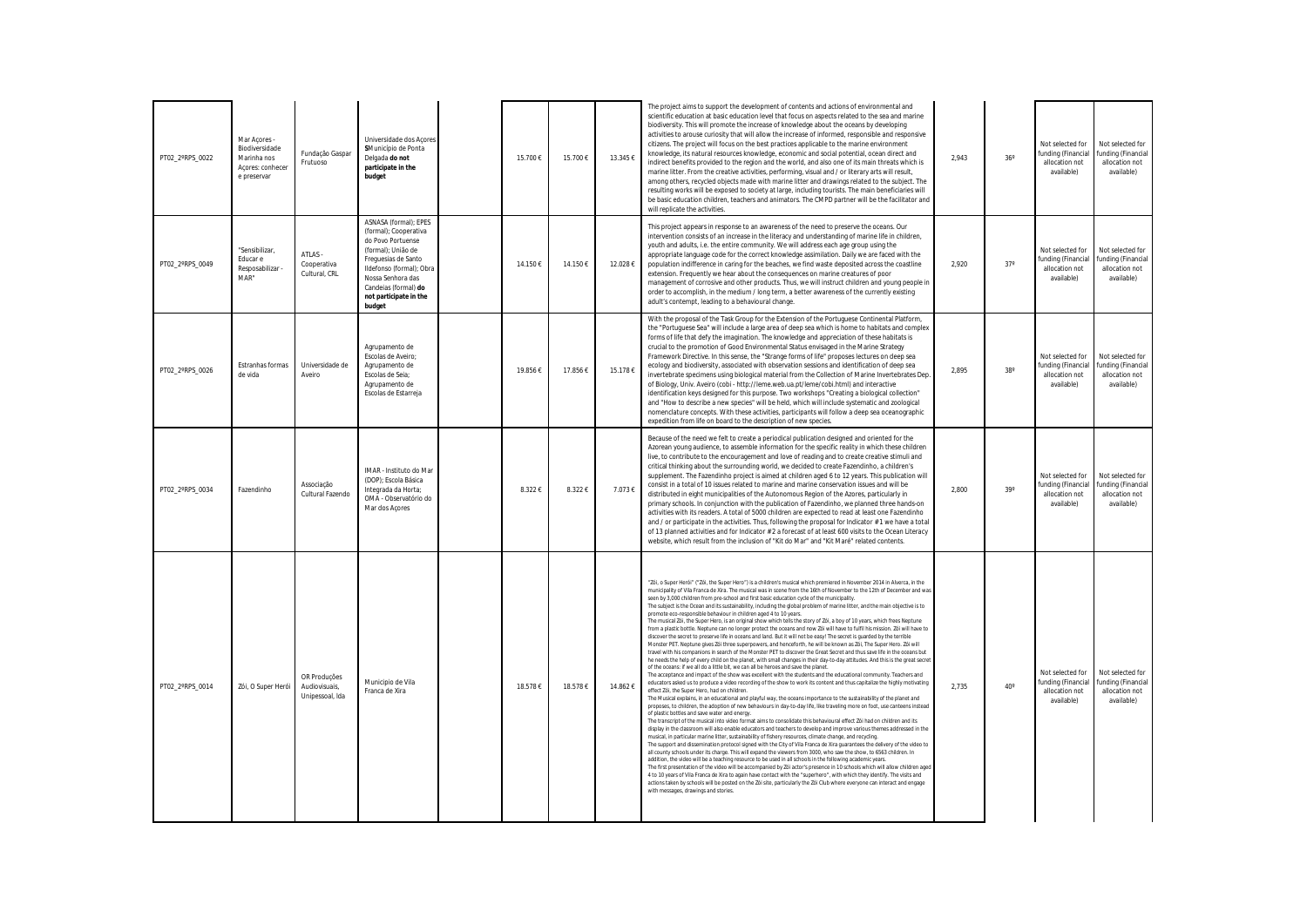| PT02 2°RPS 0010 | Ciência nas Férias<br>Apender o Mar<br>dos Acores                                                     | OMA -<br>Observatório do<br>Mar dos Acores                  | IMAR-Instituto do Mar;<br>ESCOLA SECUNDÁRIA<br>MANUEL DE ARRIAGA:<br>Direção Regional do<br>Ambiente; Direção<br>Regional dos Assuntos<br>do Mar: Festival de<br>Cinema Ambiental<br>Cine'Eco Seia; Flying<br>Sharks - do not<br>participate in the<br>budget | 16.393€ | 16.393€ | 13.934 € | The ultimate goal of this project is the development of theme weeks, adapted to each of the<br>different levels of education, to take place during school holidays, complementing the curricula<br>with knowledge about the sea and enabling young people to make contact an approach the<br>various sea linked professions in a more practical and relaxed way, thus promoting Ocean<br>Literacy. It also aims to emphasize the importance of understanding local maritime heritage, in<br>particular the Whaler Heritage and Underwater Archaeological Heritage in order to make a<br>connection to the importance of marine ecosystems conservation. This project will also have a<br>small component directed towards the general public, through the organization of small Film<br>Cycles screenings on the Environmental Thematic, linked to the oceans.                                                                                                                                                                                                                                                                               | 2,733 | 41 <sup>c</sup> |
|-----------------|-------------------------------------------------------------------------------------------------------|-------------------------------------------------------------|---------------------------------------------------------------------------------------------------------------------------------------------------------------------------------------------------------------------------------------------------------------|---------|---------|----------|----------------------------------------------------------------------------------------------------------------------------------------------------------------------------------------------------------------------------------------------------------------------------------------------------------------------------------------------------------------------------------------------------------------------------------------------------------------------------------------------------------------------------------------------------------------------------------------------------------------------------------------------------------------------------------------------------------------------------------------------------------------------------------------------------------------------------------------------------------------------------------------------------------------------------------------------------------------------------------------------------------------------------------------------------------------------------------------------------------------------------------------------|-------|-----------------|
| PT02 2°RPS 0011 | Aquapolis -<br>tomadas de<br>decisão em<br>urbanismo.<br>planeamento e<br>gestão de áreas<br>marinhas | APORVELA -<br>Associação<br>Portuguesa de<br>Treino de Vela | Junta de Frequesia de<br>Alcântara:<br>Agrupamento de<br>Escolas Francisco de<br>Arruda:                                                                                                                                                                      | 6.052€  | 6.052€  | 5.144€   | We want to actively contribute to the improvement of the Ocean Literacy of Portuguese youth<br>through the conception of a game about decision making in urban design, planning and<br>management of marine areas. We estimate at about 75 the number of students directly involved<br>in this project and over 2000 those who will receive the final product. Ocean Literacy is still at an<br>early stage of implementation with the school community although it is considered and discussed<br>in the National Ocean Strategy 2013-2020. It is essential that in Portugal education about the sea<br>gets special attention, especially to produce more aware, informed citizens empowered in their<br>oceans related decision-making, future actors of smart, sustainable and inclusive blue growth.<br>This project is based on the design and development of a board game whose aim is to promote<br>sustainable management of oceans, marine ecosystems and urbanism through which we consider<br>that young people will understand better the sea-land interdependence and the challenges facing<br>blue growth and sustainability. | 2.358 |                 |
| PT02 2°RPS 0001 | Project Baseline<br>Matosinhos                                                                        | <b>Atlantic Thunder</b><br>Associação                       |                                                                                                                                                                                                                                                               | 15.545€ | 15.545€ | 13.213€  | This project has as its main quideline the contribution to increase Ocean Literacy in Portugal. This<br>awareness will be built on the example of an emblematic place of our coast, the wreck of a World<br>War 2 submarine. In all the initiatives and activities planned, we will use the U-1277 submarine<br>and the oceanographic and biological data collected during our dives to make a "bridge" between<br>all the puzzles that the vast Ocean still holds, as well as current threats to its balance and health,<br>and the real benefits of small contributions for its maintenance that we may have. Starting with<br>local activities, targeted to the young, our aim will be to consolidate not only the ideas relating to<br>the importance of the ocean, but also the dependency we all have in it, and thus establish habits<br>and ecological routines in those that will form tomorrow's society.                                                                                                                                                                                                                          | 2.213 |                 |

| $41^{\circ}$ | Not selected for<br>funding (Financial<br>allocation not<br>available) | Not selected for<br>funding (Financial<br>allocation not<br>available) |
|--------------|------------------------------------------------------------------------|------------------------------------------------------------------------|
| $42^{\circ}$ | Not selected<br>(score under 2,5<br>points)                            | Not selected                                                           |
| $43^\circ$   | Not selected<br>(score under 2,5<br>points)                            | Not selected                                                           |